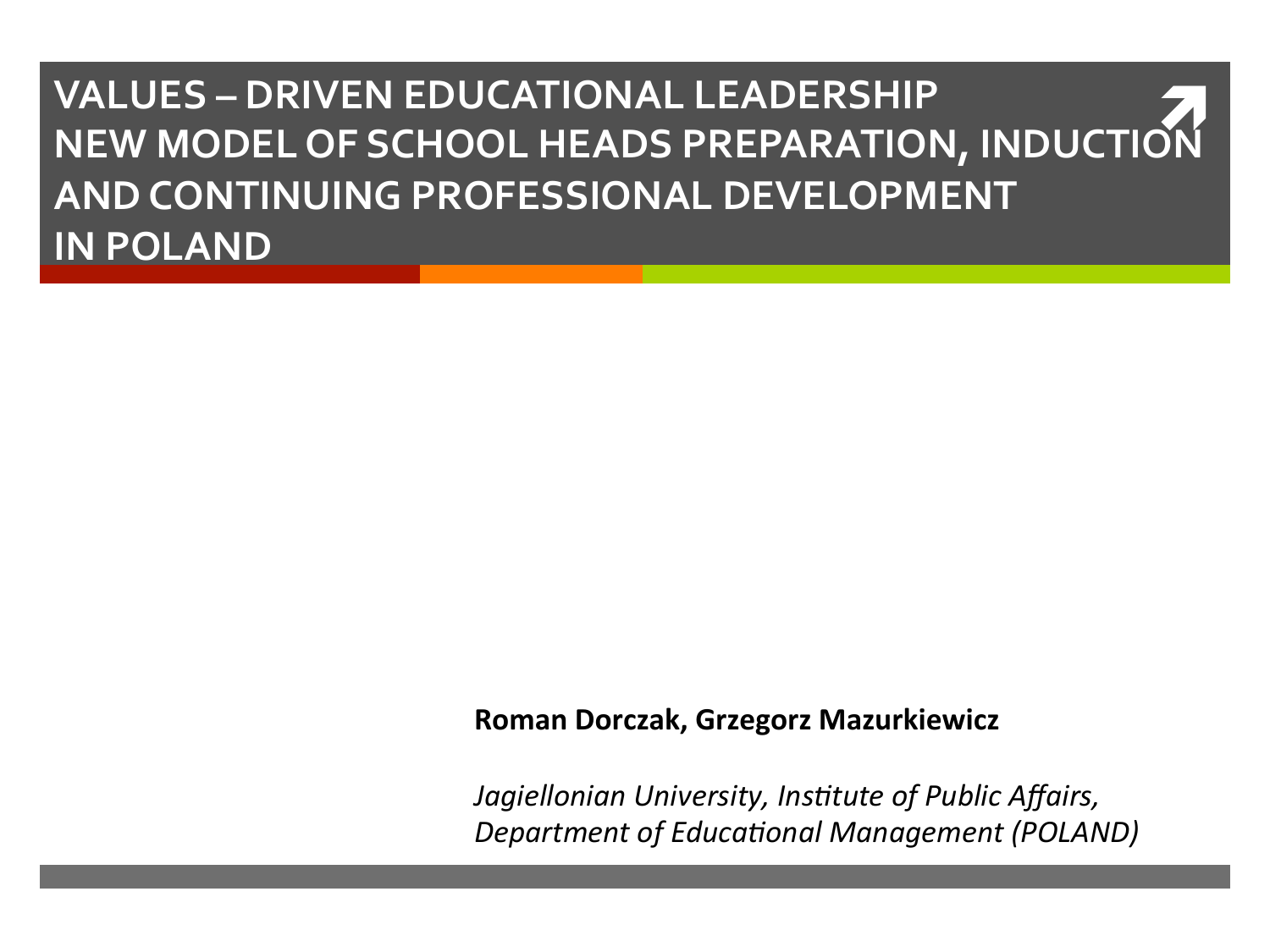## School heads preparation and training system in Poland - historical context

- Reform in 1991 (1998) new role of school heads  $\overline{\phantom{a}}$
- Introduction of management issues to education  $\overline{\phantom{a}}$
- Since this moment  $-$  dilema : teacher or manager
- New formal requirements to become school  $\overline{\phantom{a}}$ headteacher - candidates should have special course on "management in education"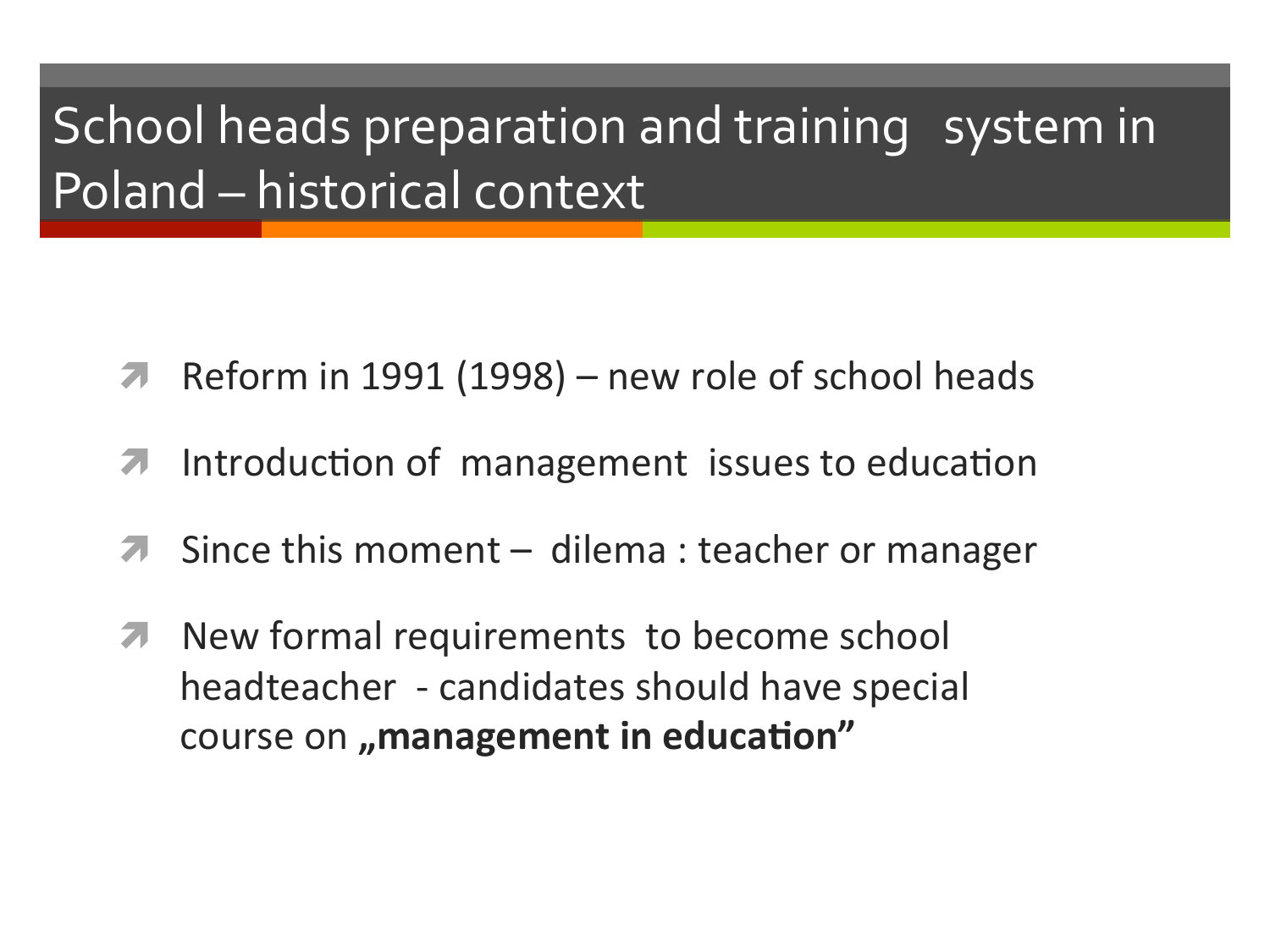## Two types of courses on "management in education"

University based postgraduate courses  $-$  one year long (aprox. 210 teaching hours or more) courses with any curricula designed by university (now standards)

Courses in "management in education" run by any Teacher Training Centre or other training company – framework of curricula given by Ministry of Education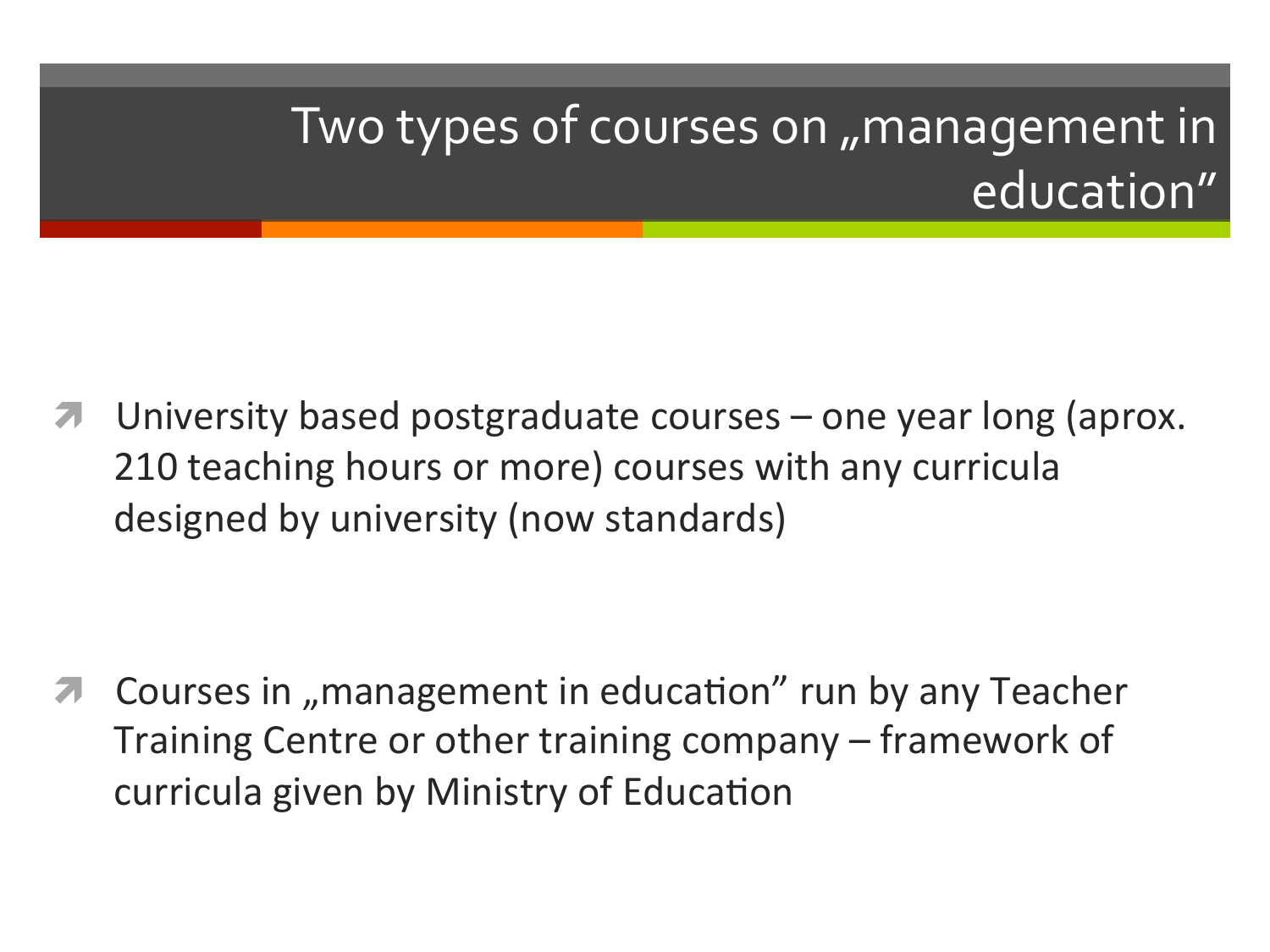# Curriculum Framework designed by Ministry

|                | <b>Modules</b>                                      | <b>Teaching hours</b> |
|----------------|-----------------------------------------------------|-----------------------|
| $\mathbf 1$    | General management theory                           | 6                     |
|                | Educational law                                     | 18                    |
| $\overline{3}$ | Psychological aspects of management in<br>education | 16                    |
| $\overline{4}$ | Management of organizational change                 | 12                    |
| 5              | <b>Quality management</b>                           | 26                    |
| 6              | School administration                               | 30                    |
|                | <b>Curriculum planning</b>                          | 40                    |
| 8              | Organization of school reforms                      | 16                    |
| 9              | School in local environment                         | 16                    |
| 10             | Practical (managerial) training in schools.         | 26                    |
| 11             | Seminar (to prepare dissertation)                   | $\overline{4}$        |
|                | <b>TOTAL</b>                                        | 210                   |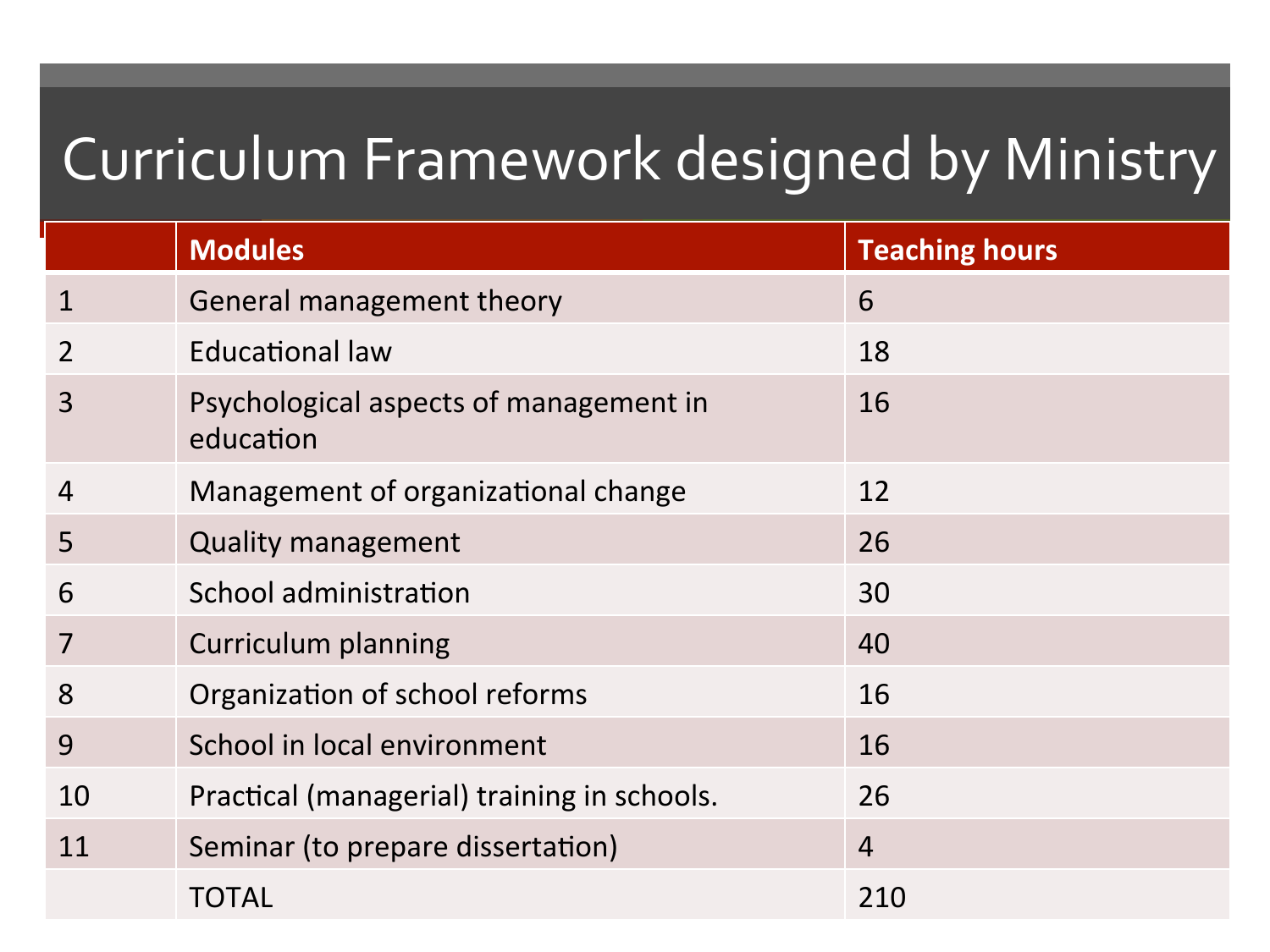### Courses on "Management in education" offered in Poland in academic year 2012/13

- Postgraduate university courses  $-126$  courses offered in different parts of Poland
- Courses offered by Teacher Training Centres  $-79$  courses
- Courses offered by private training companies  $-114$

**Total number of courses - 319**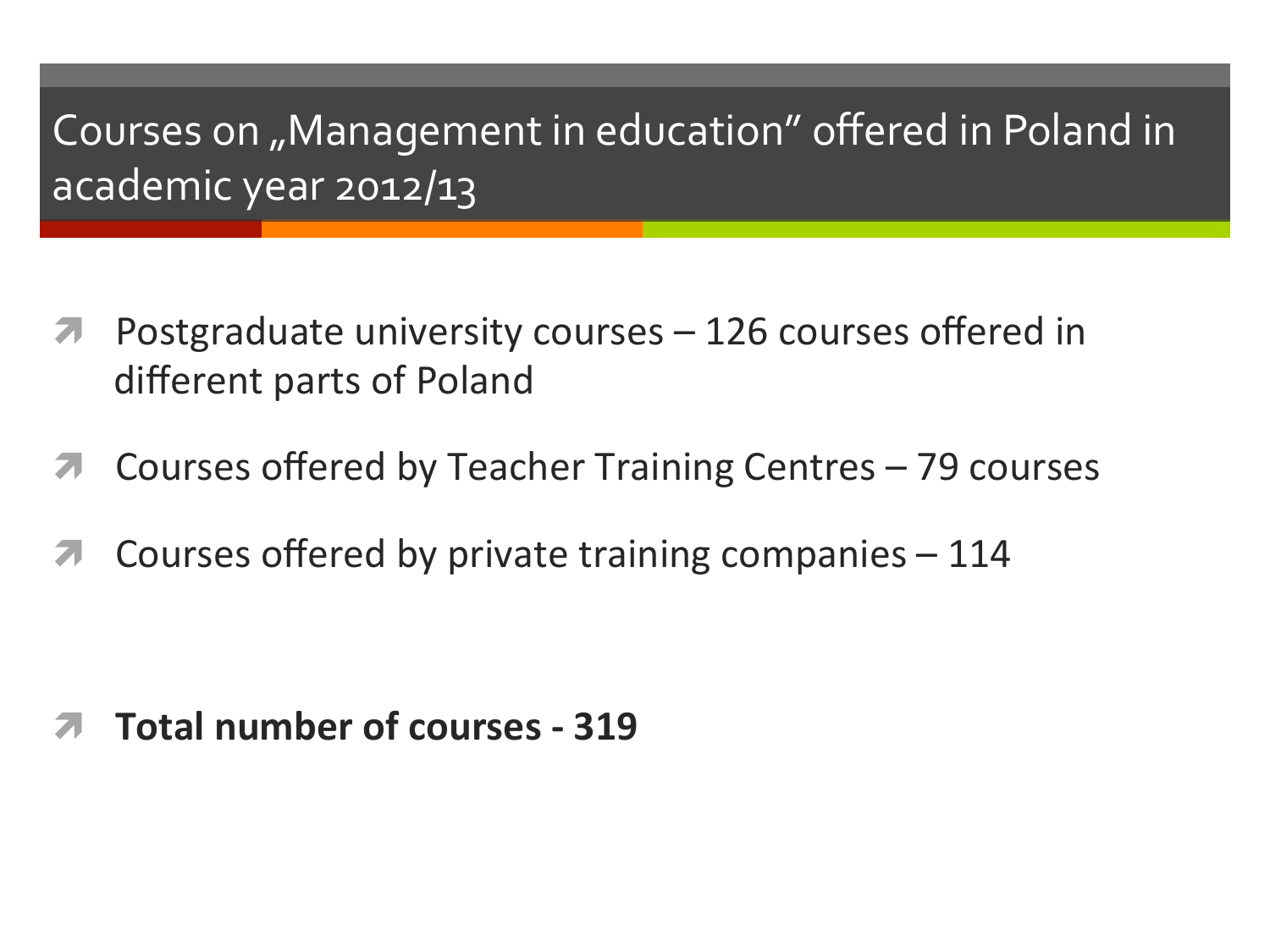# Courses in "Management in education" - main problems

- 'Standards' prepared in nineties; general standards;
- Lack of coherence between different programmes;
- Focused on adminstration/law
- Lack of good teaching materials and methods
- Lack of accreditation system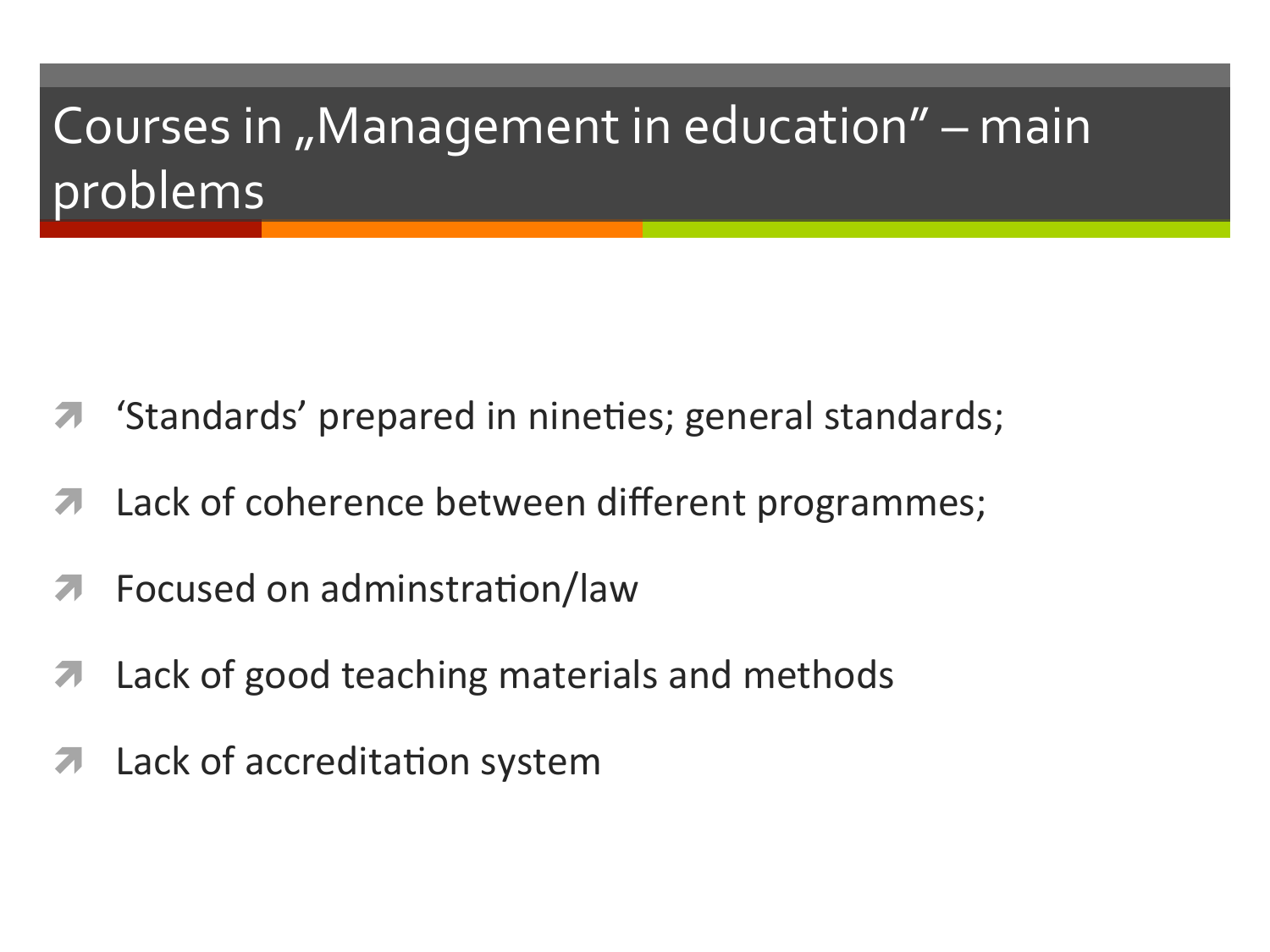### Preparation of school heads – main problems

- No paths to headship in professional development of teachers
- No system of induction to the role of headteacher
- No system of Continuing Professional Development 7
- Lack of leadership issues in training
- Lack of reflection on leadership in public discourse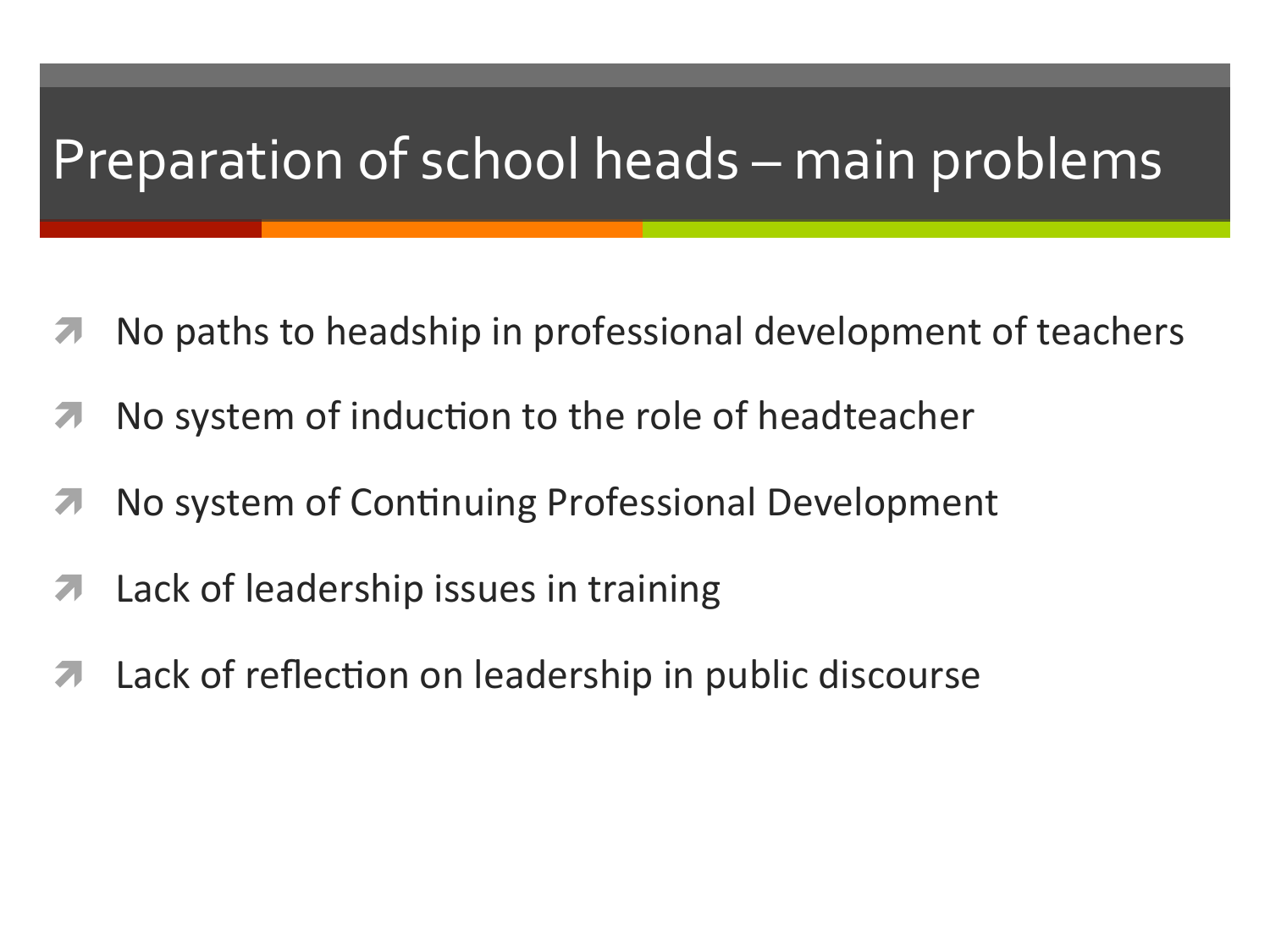# EU: Recommendations

- **7** To create and to support new ways of assuring responsible autonomy of leaders and institutions
- To rise attractiveness of educational leadership
- To promote innovative approaches to educational leadership  $\overline{\mathcal{L}}$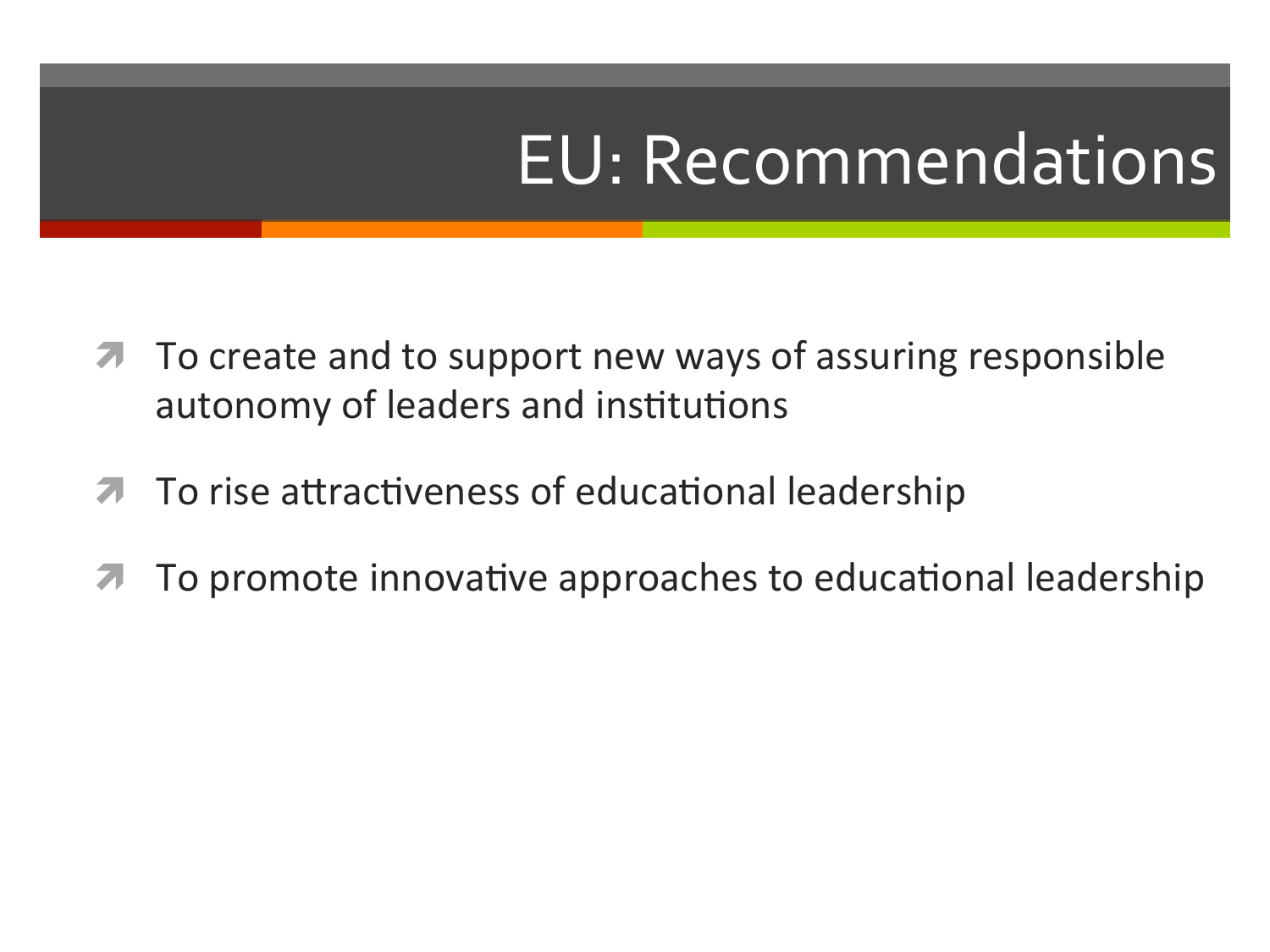## Project "Leadership and educational management' ..." – main aims

- Describe the state of school heads preparation
- Discuss links between educational management and leadership
- Build a model of professional development of school heads (life long learning perspective)
- Prepare programs and teaching materials for such a new model 7 focused on development, learning and distributive leadership
- Pilot the new courses and revise programs and materials 7
- Propose changes in the area of school leadership training system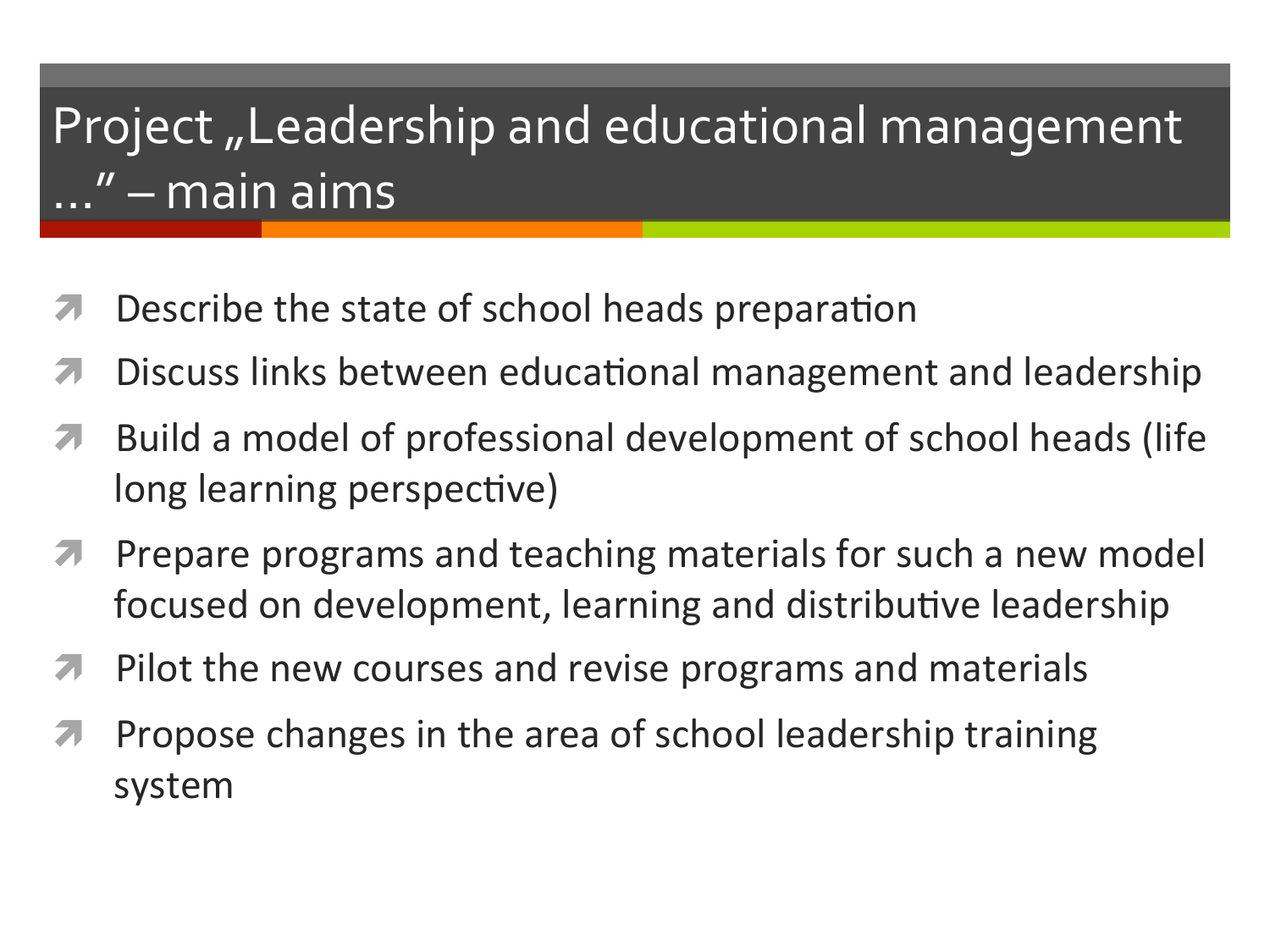### Pillars and directions: rules, elements, processes

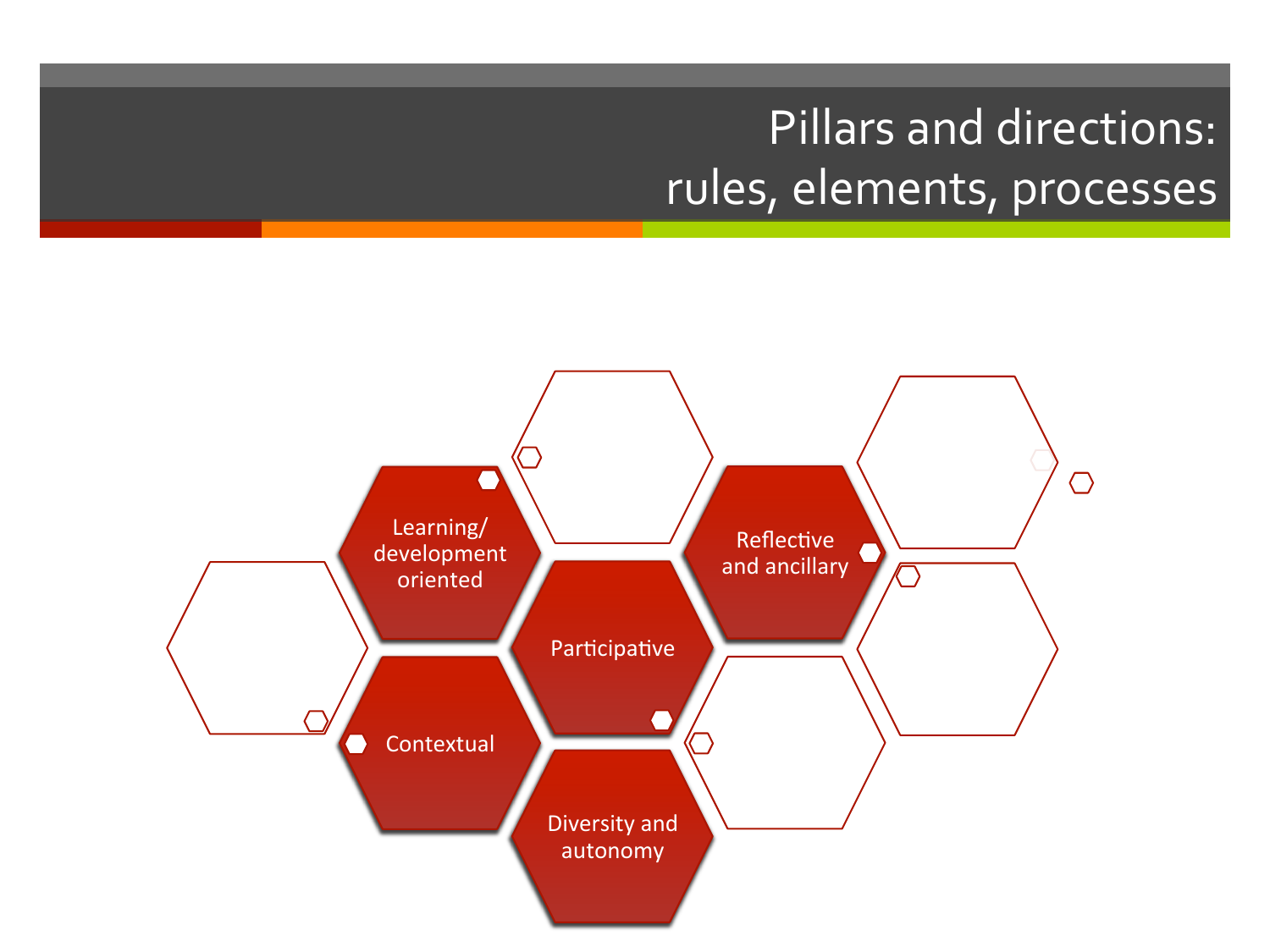### New model of leadership preparation – framework of school leaders competencies

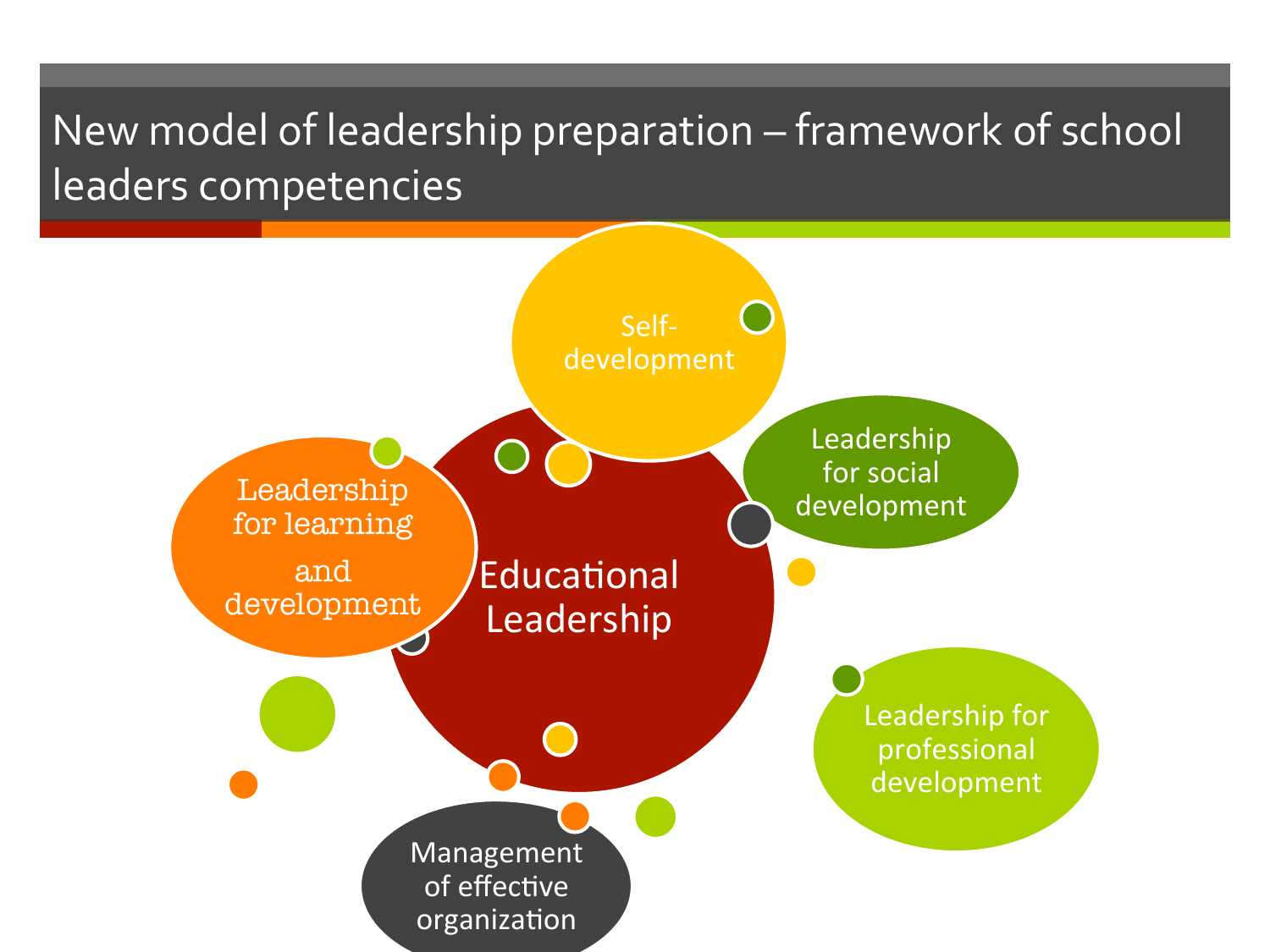### Value - driven educational leadership - what values constitute our understanding